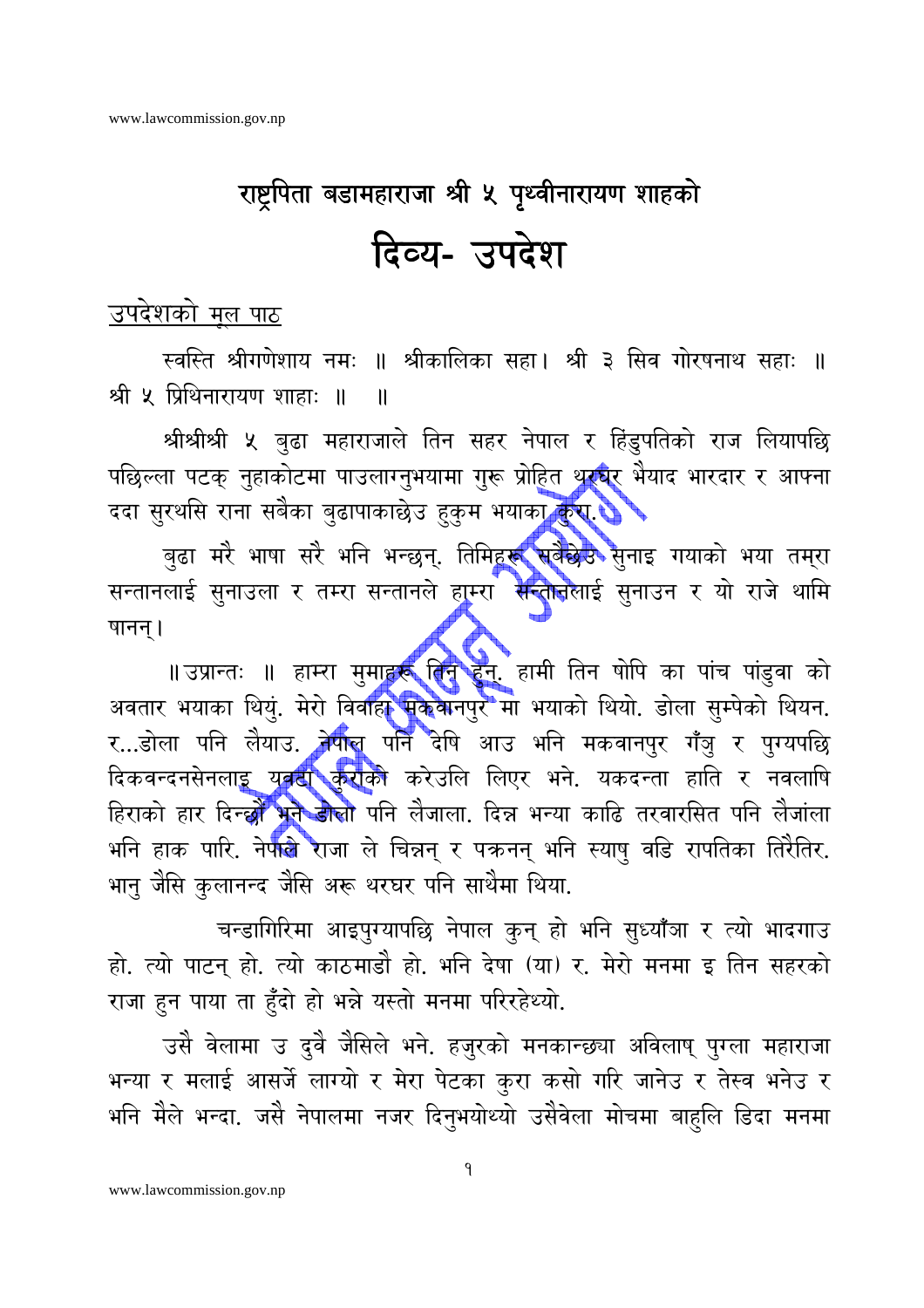नेपालको राजा हुन पाया ता हुदो हो भन्या जस्तो परेछ भनि विन्ति हजूरमा गऱ्याकै हो भने र यो कुरा पुग्ला (त) भनि मैले भन्दा हजूरले गौ ब्रह्मान अतित फकिर देउदेवताको मानिता बहुतै राषनु भयाको छ. हाम्रा हातमा पनि सरसोतिको बर्दान छ. हजूरलाई नेपालको राज (अ) वस्य हुनेछ. भने र. थांकोट्को ठूलो भन्ज्यान् काटि रातदिन गरि कल्ल्हारिघाट तरि धादिंन् उक्लेउ र. चेप्याको षावा लिगलिगको आड गरि राषेका मेरा तिन बिर छन्. तिनलाई बोलाहाटको रुका लेषन जैसि भन्दा. तिनको नाम के हो भनि सुध्याया र रणजित् बस्न्यात्. मानसिं रोकाहा विरभद्र पाठक् मैधि मा रात दिन गरि आइपुक भनि लेषी पठाँजा आइपुगे र तिनछेउ यकान्त गऱ्यां (र) भने-

दिक्बन्द सेन सित हाक दि आजाँ. नेपाल प<u>नि</u> देषि आजाँ हान्नाको मनसुवा पनि राषी आजाँ. तिमिहरू क्या भन्छौ भनि मैले भन्दा. हाक्ने**इवैसे म**हाराजा भनेर सल्लाहा दिया र मैले भने. म जसै अर्काको छत्रभङ्ग गर्न जांछु<sup>, के</sup>रो छत्रभङ्ग गर्न अर्को आयो भन्या कसो होला भनि मैले भन्दा हजूरका ह<mark>ातिहर</mark>ूच**े**ई बाइस् चौबिसि आयो भन्या चेप्यामा रगतको नदि बहाउला महाराज्ञा भन्या र यकान्तबाट उठि गोर्षा गयउ र पुगेपछि मामाज्यू पनि निलकण्ठ पसुपतिको वसनैलाई देउघाटको बाटो गरि जानुभयाको रहेछ. निलकण्ठ पसुपतिको दर्सन भयापछि: श्रीगोरषनाथको दर्सनलाई गोर्षामा आउनुभयो र दर्सन भयापछि मसित भेट्ट भयो रे मैले भन्या. मामाज्यू मकुवानपुर पनि पुगीआँजां. नेपाल पनि देषि आँजां, हान्नाकोसूनसुवा पनि राषि आँजां. कति कुराले मेरो काज फत्ये होला. अर्ति बक्सनुभया हुँद्दी हो भनि मैले भन्दा मलाई पनि पञ्चरात्रीमा द्रिष्टान्त भयो. हामीले देषता पाच पाण्डुवाको अवतार भया जस्तो लाग्दछ. कुरूक्षेत्रको मेला नभै नेपाल फ़ुट्ने छैन.

लमजुन् भन्याको गरुड हो. गोर्षा भन्याको सरप हो. नेपाल भन्याको भ्यागुतो हो. अघी गरुडको आषा छुलनु. तब सर्पले भ्यागुतो षान पाउछ. मेरा साथमा चार जातका सिपाहि छन्. इन्मा कस्को सबार गऱ्या चाडो काज फत्य होला भनि सोद्धा के के जात छन् भनि सोधनुभयो बाहुन् षस मगर ठकुरि इनमा कस्को सवार गऱ्या चाडो काज फत्य होला भनि सोद्धा. बाहुन को सवार भन्याको बयेल हो. पातक् लाग्छ. ठकुरिको सवार भन्याको सिंघ हो पछाडि दगा हुन्छ. मग्रको सवार भन्याको टागन् घोडा हो।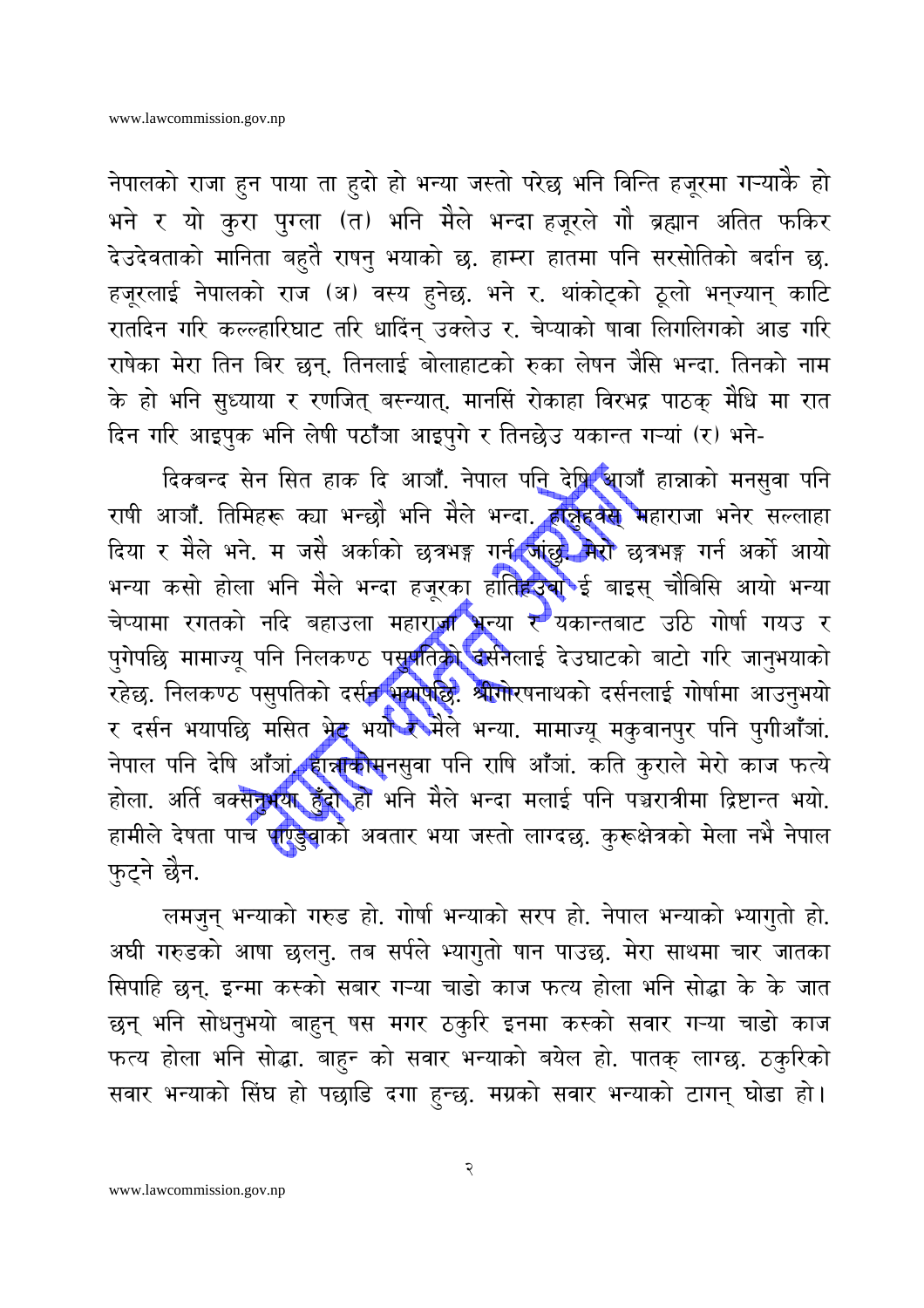ढिलो हुन्छ. षसको सवार भन्याको ताजि तुर्कि घोडा हो. षसको सवारगऱ्या चाडो होला भन्या जस्तो लाग्छ भनि अरु ढेरै कुराको अर्ति दि जानुभयोथ्यो.

उनै अर्ति लिँञा र लम्ज़ुंग्या राजा रिपुमर्दन साहसित भेट गर्न भनि गयां, र चेपे घाट मा भेट भयो र घाहा घरेसका बात गर्दा जौना कुराले घाहा बाधुला भंने जढ कुरो मेरा पेटमा थियो सोहि जढ कुरो कालु पाडेले गऱ्यो र घाहा बलियो बस्यो र मलाई आसर्जे लाग्यो र. तर मलाई ता रिझायो. दुनिँञा जसदेषी राजि रहन्छन् उसैलाई कजाई दिनु भन्ने सास्त्रमा पनि कहेको छ. दुनिँँऔँमा बुझिहेरुं भनि बुझि हेर्दा दुनिजाँबाट पनि कालु पांडेको चाहा रहेछ र कालु पांडेलाई कजाई दिनुभया हामी दुनिँजादारमा छाहारि रहदो हो भन्या सल्लाहा दिया र. अब बाइसि चौबिसि**ले** क्या भन्छन् भनि बुझनु हंदा.बाईसि चौबिसिबाट पनि कालु पाडेकै चाहा रहेछुर्दै कोलु पाडेलाई कजाजि भया घाहा घराइस् बलियो राषन्यैछ भन्ने सल्लाह दिया, मेर<mark>ो म</mark>ेनमा ता बिराज बषेतिलाइ कजाई दिन आटेको थियो. तर ज्याधा बुद्धी कोल**े पांडेके ठहऱ्यो र कालु पांडेला**इ कजाजि भयाको हो.

अव पांडे र बस्न्यातको जुगा बाधिदिछु. तेरि छोरि सिवराम बस्न्यात्को छोरो<br>केहेसिँह बस्न्यात्लाई देउ भ<del>नि सा</del>गि बिहे जोरैदिंञां र पांडे बस्न्यात्को जुग बाधि पाडेको ढाल् बस्न्यात्को तुरबार गरि नेपालमा चढाइ गऱ्याको हो.

उप्रान्त ॥ रण**जित बस्न्यात् मानसिं रोकाहा विरभद्र पाठक् इनलाई गौटान्को** बिराइ लिग्लीग्को अंडिमी राषि म पनि सल्लान्कोट कि देवी साछ्यात् छन् भनि भन्दछन. म पनि स<mark>ायेत</mark>े गरि जान्छु. भनि विदा गराया र सायेत गरि म पनि गँजु र बारिमा थर्पु पर्यो र सल्ल्यानिको थरघर बराहा उमराउहरूसित सुधाँजा.

माईको दर्सन् गर्न हुन्छ की भन्दा भित्र दर्सण पुजाहारि टहलुवालाई मात्रै भित्र दर्सन गर्नु हुन्छ. जो हुकुम् भन्या र ढोकामा ता हुन्छ कि भन्दा ढोकामा ता हुन्छ. भन्या र साज बिह्यान ढोकासम्म जाई पाठ पुजा जप् दर्सन गर्थ्या र एक दिनका रातमा सोपना भयो र दुई हातमा दुई षड्ग लियाकी सात आठ वर्षकी कन्न्या कुसुमे पछिउराको घुगुटि पारि मछेउ आइन् र मैले सोध्या तिमी कस्कि छोरी हौ भनि मैले भन्दा पुजाहारि रानाकि छोरि हुँ भनिन् र उ दुवै षड्ग मेरा हातमा दिइन् र आरसि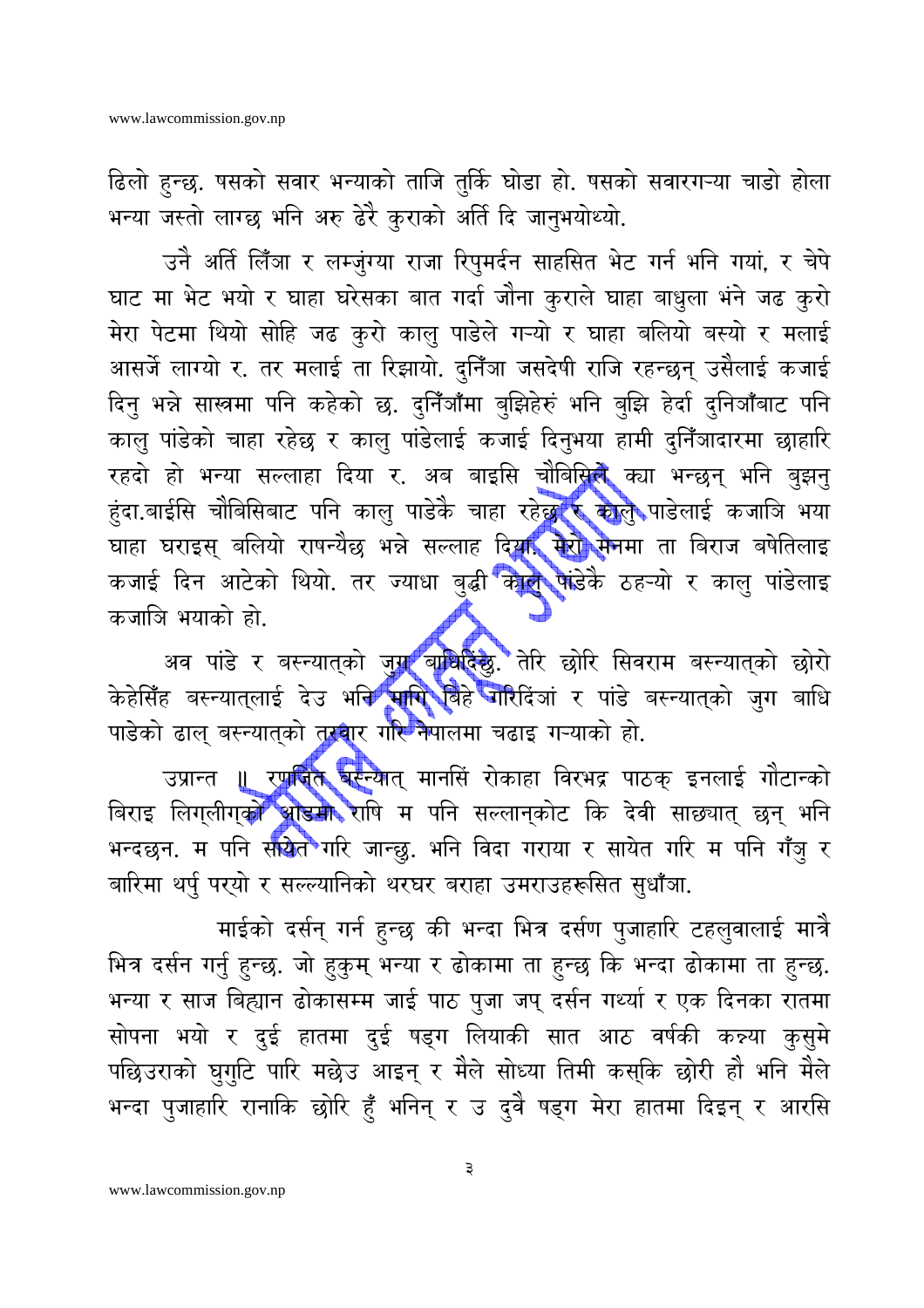प्रर्मानको लाल टल्बल् गर्थ्यो षोकीलाबाट झिकी मेरा मुखसम्ममा ल्याई यो पनि निल् भनिन् र तम्रो मनकान्छ्या पुऱ्याइदियाको छ. म पनि केही माग्छु. थपि जाउ भनि. जसै दुई पाईला गैथिन्. उसै बेलामा म पनि बिम्ज्यौ र भानु जैसि. कुलानन्द जैसि. पुजाहारि रानालाई डाक्यां र सुध्यायां. जैसिले पनि पुजाहारिले पनि ति माई हुन् दर्सन पाउनु भयछ. भने र उसै बेलामा धुप् दिप् धजा नैबेदे नित्य पुजालाई सात राग्गा सातै बोका थपि बोर्ला घाटको आम्दानी र घाटै छेउको टार माईलाई संकल्प गरि दिँञा र उसै घरिको सायत गरि रात दिन गरि सरासरी आयां र सिमल्चौर चौतारामा थर्पु हालि बस्याको थिँञा

दावा भन्या. नुहाकोट् को बहना भन्या पिंच्यात् को कुलो काटि पेत बिराउना को गरि राषाथ्यां. वेत्रावतिका वेनि इन्द्रायेनिका थानमा डुंगा त्रिरेजिफे पाठलाई जांथ्या. ध्यान भन्न्या सल्ल्यान्कोट्कि देवीको र इन्द्रायनि भेरवीको गथ्या. महामंण्डल भनेको नुहाकोटको सवता रहेछ. महामंण्डलमा ग्यामि रा<mark>मा थि</mark>यो. तं हाम्रा घरको ग्यामि होस्. महामण्डल छोडिदे. मछेउ आईज. भनी प्रहालां र हुनी ता मं हजुरैको हुँ. तर जयप्रगास मल्लको नुन षाईहाल्यां मरिमेट्न्याछ भनि होक भारि पठायो र.

येक दिन कचहरि मा बस्याको थिंजा तान्रा लागेछ र तान्रैमा ता इन्द्रायनिका थानमा बस्याको रहेछु. अ**जि**का साती दिनमा ठुलो सायेत छ. तेसै दिनको सायतले नुहाकोट साध्ये हुन्या**छ: भन्याको** सुन्या र पात्रो हेरन जैसि भन्यां र पात्रो हेऱ्या र आजका साता दिन विहाउंडो सनिश्चर वार ठुलो सायत रहेछ भनि विन्ति गऱ्या र उहि सायतमा महामण्डलमा उक्लेउ र तरबरार पऱ्यो र हाम्रा नुनुका सेषले झुकाई दिने पंथ वाऱ्हेे वर्षमा मेरा भाई दलमर्दन साहले जेठि तरबार रानाको थापलामा हान्यो र नुहाकोट साधे गरि बढाई गरेउ र ककनि सिवपुरि मा ठाना हालि मुर्चा लाई राषथेउ.

मलाई प्रसुराम थापा ले नेपाल हान्न आउ भनि हात दिई राषाथ्यो. आफना भाईलाई लाषबिसि पुऱ्याउनु बाइसि चौविसि उठाई पछाडी हान्नु भनि पठायछ र मैले थाहा पाँजां र कहा पुग्याको छ भनि सुधाँजा र पोषाराको हटिया मा डेरा गरि बस्याको छ भनि सुन्या र तेसलाई बैठाई आउन ... चुरेघाटि मा षुपै काटिन्या छ. पाच सात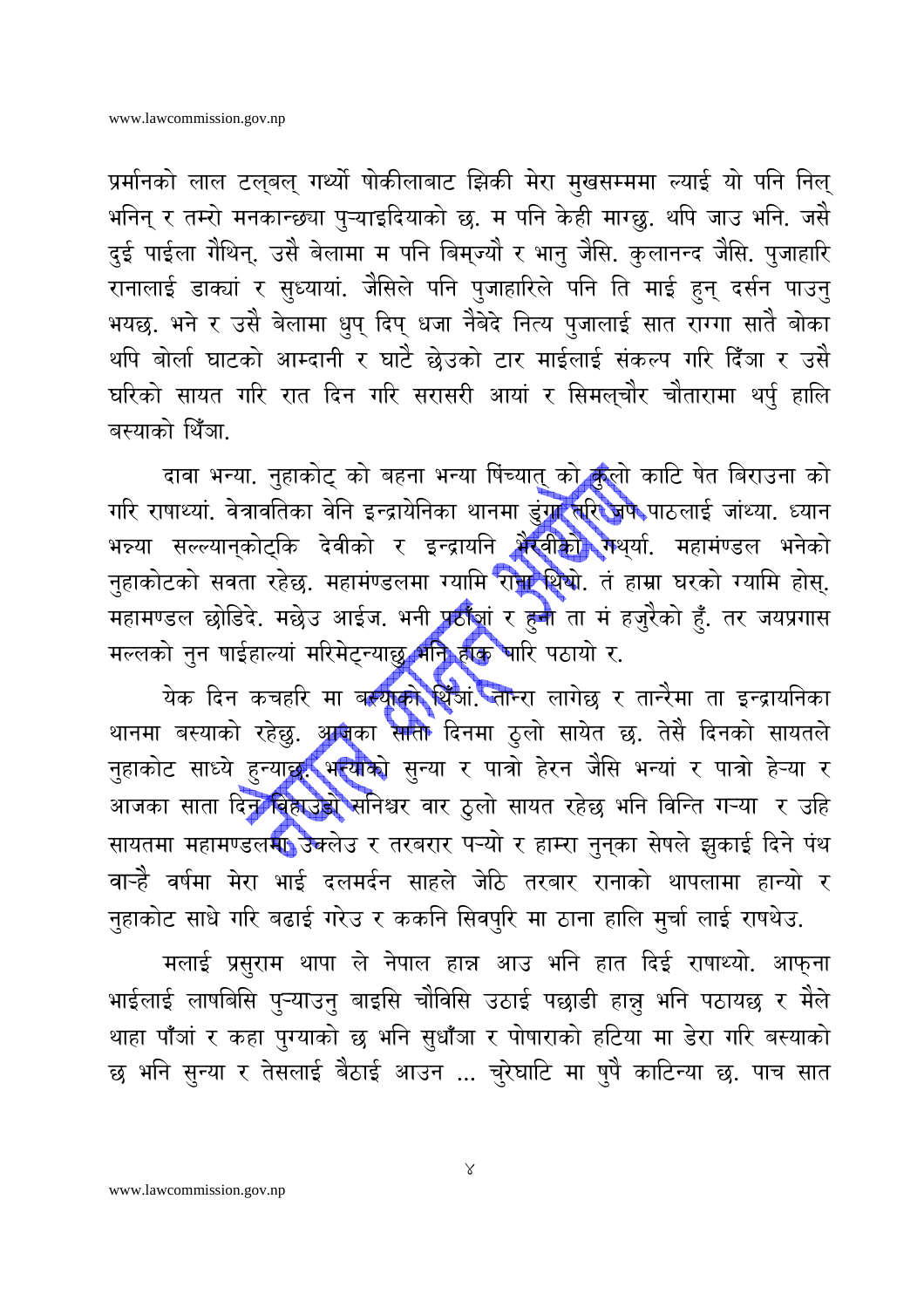पुस्तालाई षजाना पनि मिल्नेछ. श्री गंगाजिको साध पनि लाग्नैछ. लडाईमा पुकेन भन्या लोलोपोतो अनेक कलछल गरिकन पनि. ...

यो नेपालको तषत किल्ला हो. यो किल्ला पायो भन्या चारै बादसाह लाई वहाला लाउनैछ. (यो) इस्वरले रचना गऱ्याको किल्ला रहेछ. स्वधनुपर्ने रहेनछ. सिवपुरि १, फुल्चोक् १, चण्डागिरि ३, महादेउपोषरि ४, पालु ५, दाप्चा ६, काहुल्या ७, ईनमा पनि किला पकी बनाउनु. ...

... किल्लापिछे तोप लम्छुट् गरि राषीदिनु र जति भन्ज्यां ई छन् भन्ज्यांपीछे यक यक फलामे ढोका बनाई ढोकापिछे यक यक तोप लमुछट् गरि राषीदिनु र पपांच सिपाहि राषीदिनु र यस्व भयापछि चेवा गर्न्या. चर्चा भागेन्या (भागिन्या). नास्न्या. ढुकुवा. फसादि.षुनि यस्ताहरूको पनि केही चल्नेछैन**, चारै वा**दसोही चढाइँ गरि आफ्नो भन्या पनि कसैको केही चल्न्या रहेनछ.

उप्रान्त राजा राम शाह ले बाध्याको थिति पनि हेरिसके. राजा जयेस्थितिमल् ले बाध्याको थिति पनि हेरिसकें. राजा महिद्दिमल्ल ले बाध्याको थिती पनि हेरिसकें. इस्वर ले दियो भन्या म पनि यस्ता बन्देज को बाह्र हजारको थिति बांधि जाला भन्या अवीलाषा थियो

... को सकौला भन<mark>ि स</mark>ल्लाह गर्दा कसैले पनि ठहराउन सकेन र मैले भन्या. झागल गुरूं सकला भक्ति डॉकि अहाई मेरो कंमरको कोताषान् दियां र गयो र पुगि गाइनेको भेष गरि हातमा बैल्छी को टागो लि काषिमा सारंगी च्यापि २।४ धार्निको सहर लैगी अरु उसका लस्कर हरू भात षान्या बषत्मा अवसर हेरि बैठाइ आयो र पछाडी सुद्ध गरि नेपाल षोल्याई पुरुब पछिमका दुनिँजा हात गरि नेपाल लियाथ्यां ॥

उप्रान्त ॥ यो राजे दुई ढुंङ्गाको तरुल जस्तो रहेछ. चीन बादशाह सित ठुलो घाहा राषनु. दषिनको समुन्द्रका बादशाह सित घाहा ता राषनु. तर त्यो महाचतुर छ. हिन्दुस्थाना दबाई राषेछ. सरजिमी मा परिरहेछ हिन्दुस्थाना जाग्यो भन्या कठिन पर्ला भनि किल्ला षोजन आउन्या छ. सन्धीसर्पन् हेरि गढि तुल्याई राषनु र रस्ता रस्तामा भाजा हालि राष्नु र यक दिन त्यो बल आउन्या छ. जाइ कटक् नगर्नु. झिकी कटक् गर्नु. र ...

 $\mathbf{\mathsf{y}}$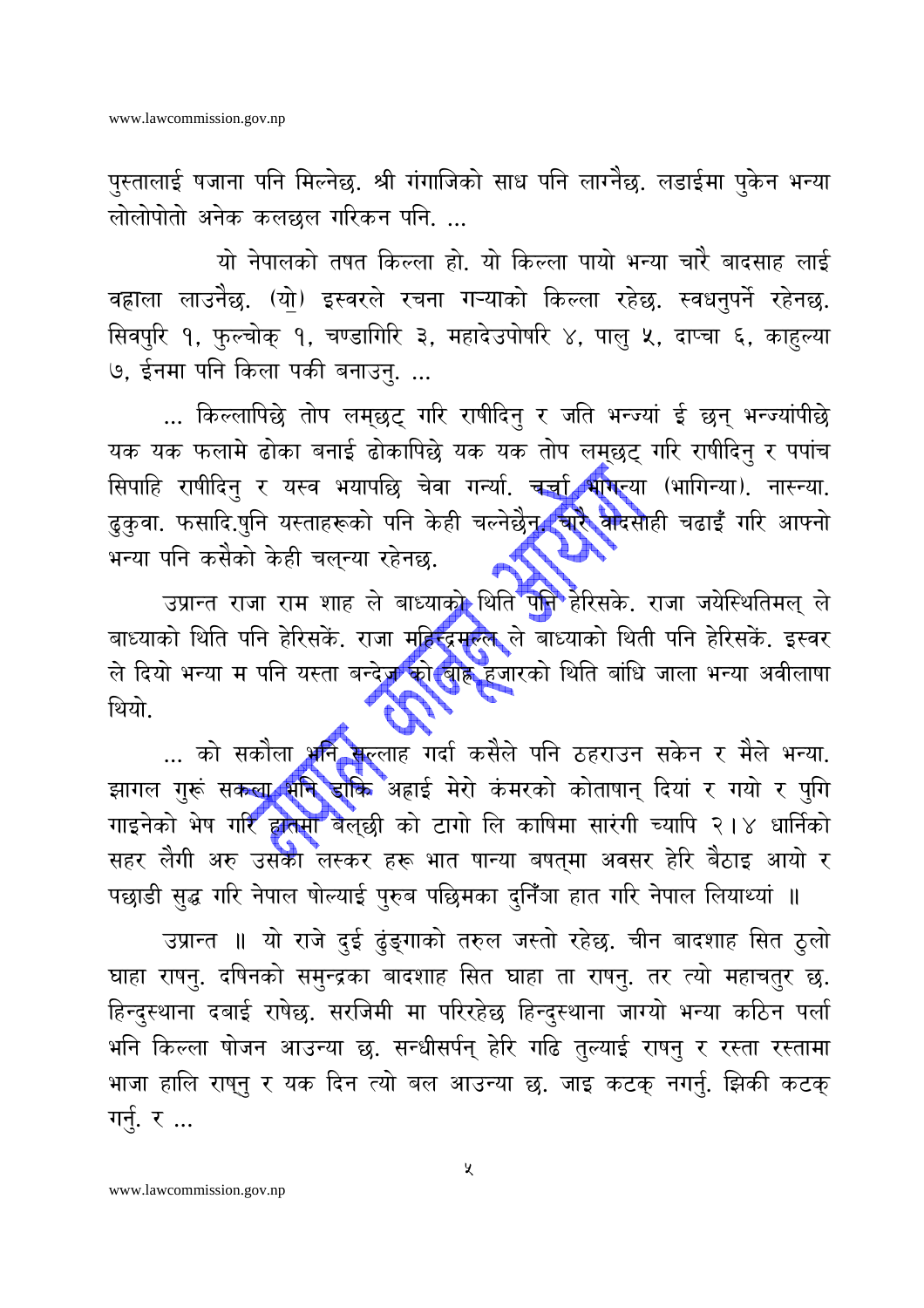मुलुकमा ईजारा पनि नदिनु. सर्षारबाट अमानित् राषि सर्षारिया तहसिल राषी सालवसाल् को कचा लिनु. क्या चुनी सिपाई भया. क्या भैभारदार भया. इनलाई दवलथ कमाउन नदिनु. आदमी हेरि हुर्मत् मात्रै राषीदिनु. क्याम भनौला. दवलथ भयाकाले तरवारमा पसि मर्न मार्न सकैनन् र हरिप को चमक् हुन्छु. सिपाहि भैभारदारले स्वष गरेनन् भन्या चारै षुट (मा) मेरो तरवार बज्नैछ. स्वषमा पसो भन्या.

मेरा साना दुषले आज्यीको मुलुक होइन. सबै जात को फुलबारि हो. सबैलाई चेतना भया. यो फुलबारिको छोटा बडा चारै जात छत्तिसै बर्न ले (यसलाई सम्भार गर्नु पर्दछ)

यो असिल हिन्दुस्थाना हो. आफ्ना कुलाधर्म नछोडून**, स्वा**मित् को नुन् को उधार गर्नु. कालुकबर्दारका सन्तानलाई कवर्दारी नछुटाउन**े दे**षिने को घाहा सिवराम बस्न्यात्का सन्तानलाई नछुटाउनु. भोट को घाहारकोलु पांडेका सन्तानलाई नछटाउनु.

पांडे बस्न्यात् पंथ भैयाद मग्र लाई मारातप् दिदा आलोपालो गरि षान दिनु. ई मेरा नुन् गुन् का स्वझा सेवक हुन्. ई**र्नीहरूको जीव जान्या बिराम गऱ्याको भया** पनि आफुले गमार्नु. बरू मारातप् दिएर लडौँ<del>जी</del>मा झोसिदिनु र जिव जोगाई आयो भन्या बढिया भयो. मरि गयो भन्या आफुले सोर्नु (भन्दा) अर्केबाट मारिदियाको बढिया हुन्छ. तब राजाले सेवकलाई घरमा नमार्नु.

पुरूब पछिमको रस्ता बन्ध गरि नेपालको रस्ता चलाई दिंउला, आफ्ना आफना जात विसेषको कर्म गर्नु (भन्ने) बन्देज गरिजांला (भन्ने पनि मेरो मनमा अभिलाषा रहेको थियो।

यो तिन सहर भन्याको चिस्व ढुंगो रहेछ. षेलषाल मात्र ठुलो रहेछ. कुप को पानि षन्याछेउ बुधि पनी हंदैन. सुरो पनि हुँदैन. षेलषाल मात्रै हंदो रहेछ. मेरो मनसुवा ता दहचोक्मा दरबार बनाउला र चारै दिसा थरघर को. गुरु प्रोहित. भैयाद. भरादार. मिर उमराउ को घर बनाई छुट्टा दरबार बनाउला र ई तिन सहरमा ता दरबारबाट स्वषसयल लाई मात्रै जाला भंन्या यस्तो अविलाषा थीयो.

उप्रान्त ॥ देस का महाजन् लाई गोड प्रसाह देषी उभो आउन नदिनु. देशका महाजन्हरू हाम्रा मुलुकमा आया भन्या दुनिँजां कंगाल गरि छाड्दछन्. हामीले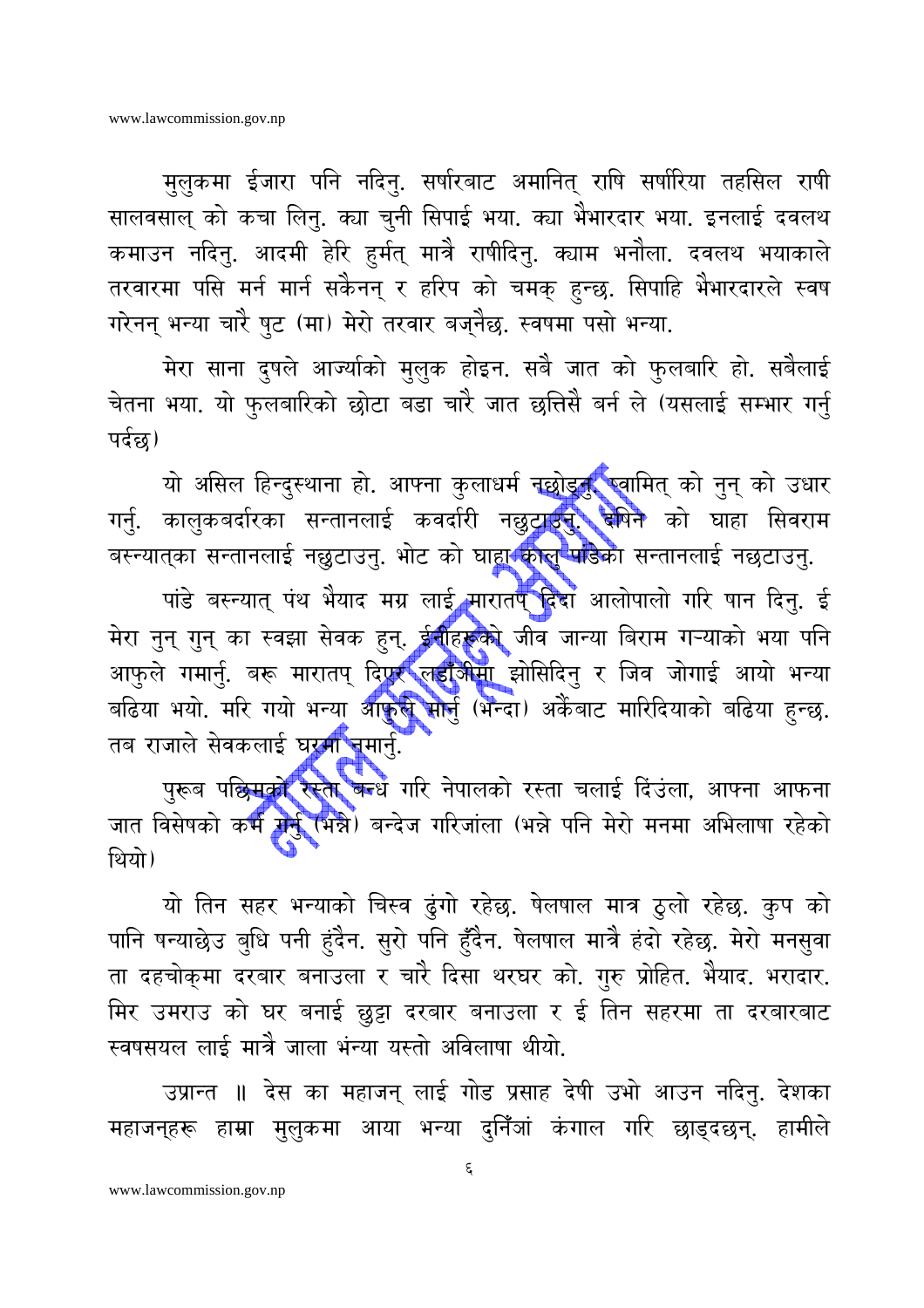च्यागापांगां लाई तिन सहर नेपाल र नौलाष् किरायत र हिन्दुपतिको राज आर्ज्यथ्येउ. देसका कपरा लगाउनालाई महाई गरिदिनु. आफ्ना देसका कपरा बन्न जान्न्यालाई नमना देषाई सधाउनु र बन्न लाउनु र यस्व भया नगद देस जादैन.

आफ्ना देसको जिनीस् जरिबुटि देस लैजानु र नगद षैचनु. नगद षैचि राषनु र प्रजा मोटा भया दर्बार बलियो रहन्छ. राजाका भंडार भन्याका रैतानहरू हुन्.

लडाजीमा पनि हान्न्या र सष दिन्या ई दुवै बरोवर हुन्. जागिर दिदा वितलप् दिदा दुवैलाई बरोबर दिनु. मरयो भन्या उस्का छोरा षुडा हान्न्या नहुन्ज्याल मरवट दिनु. षुडा हान्न्या भयापछि जागिरमा उकालिदिनु र राजाले विवेक राषीदिया देसदेस का सिपाहि पनि आसा राषी आउन्छन् र यस्वभया तरवारिया सिपाहि होते लाग्छन्.

राजाका सार भन्याको सिपाहि र रैतिहरू हुन्<mark>स राजा च</mark>तुर भया सिपाहि र रैति हात हात गरि राष्नु र हुलुकुल हुन पांउदेन सिपाहि भन्याको तिषारि राषनु. तिषारिराष्याका सिपाहि कसैका मलाजामा पुरुतैनन् र औफ्नु काज फत्य हुन्छ ।

गुरुं मगर पान्ज्यादा भैयाद भारदीर मिर उमराउ थरघर पुराना पुराना जाची घुंडा गौंडा मा राषनु. पुरुव पछिम्का पू<del>र</del> बाहुन लाई दरबारमा पैठ् हुन नदिनु. क्यान भनौला बाहिडा मान्छ्याले दरबारमा विथि**ति परे**उछन्.

राजाको हुकुम जर्कत गरि राषनु. मैले ति थुम् का बहा उमराउलाई ईन्द्रवज्र तुल्याई राष्याथ्यों, नगरा निसान पनि दिई राष्याथ्यां. बाहबिसको गांठो बाधी दियाको थीयो र सल्ल्यान् लिग्लीग् धादि का मुहुडा मा जाहाजहा काज पर्थ्यो फत्य गर्थ्या र यो अैस्वर्जे गऱ्याको हो.

तब राजाले ठुलो निँँञा निसाफ हेर्नु. अन्याय मुलुकमा हुन नदिनु. निञानिसाप बिगान्या भन्याको घुस् दिन्या र घुस षान्या (हुन्). ईन दुईको ता धन जिव गरि लियाको पनि पाप छैन. ई राजाका महासतुर हुन्.

उप्रान्त ॥ जड कुरो राजालाई चाहीन्या सिपाहिहरूको घरषेत् मिलाईदिनु र म्लजल् गर्छन र दुवै बोटि भित्र हाल्न पाउछन् र कबिला को निर्फिकि हुन्छ. ढोका मा भया पनि गौडा मा भया पनि सिपाहिहरूको छाति बलियो रहन्छ. पजनि गर्दामा पनि सये

 $\overline{9}$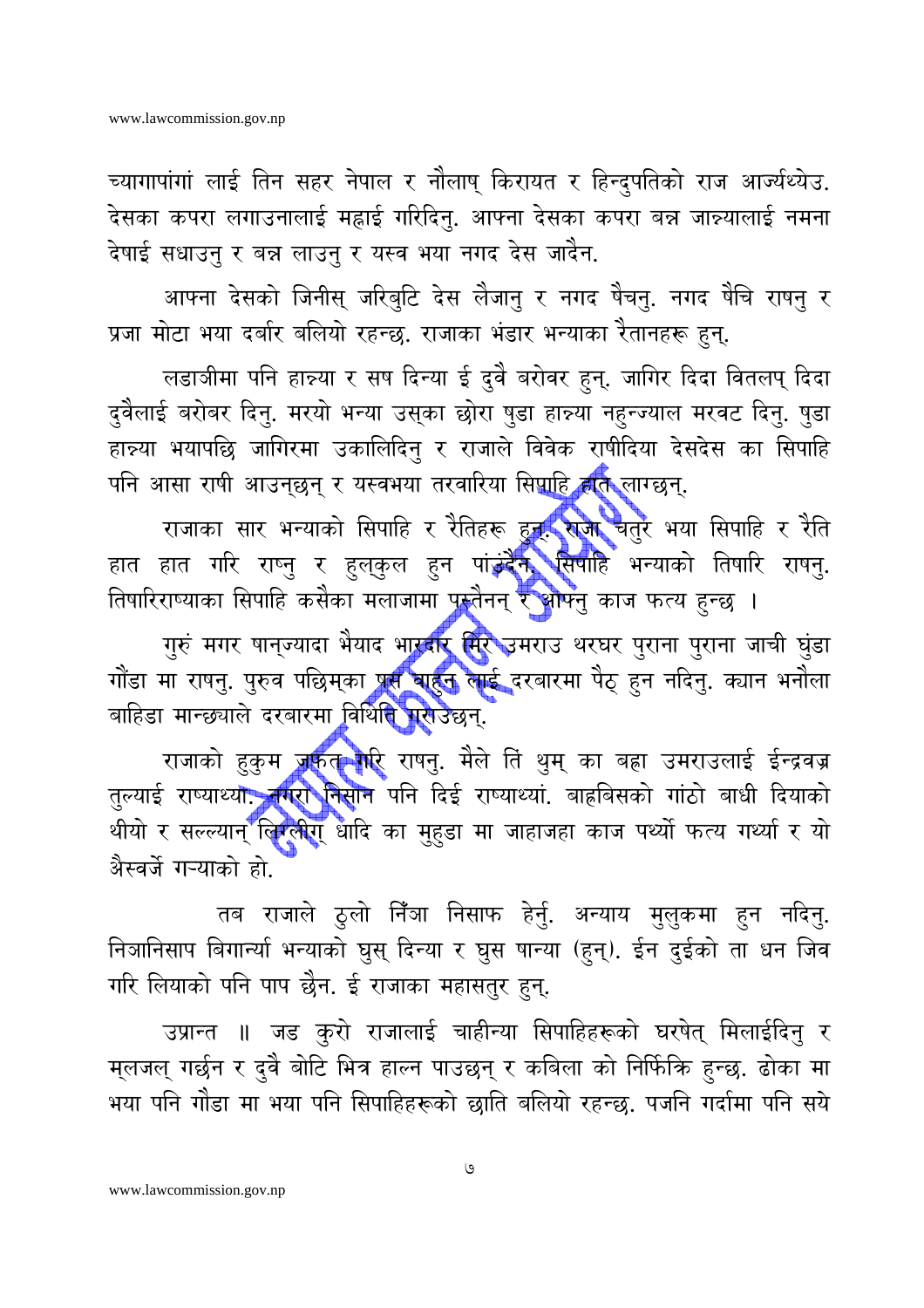नाल का कम्पनी जमाउनु र सये नालका सुवेदार चार पांच लडाजीमा जस पाई आयाका यस्ता आफुले जाचि सुवेदार हाल्नु. सुवेदारले पनि सातपगरि दुई चार बाढ षायाका यस्ता सातपगरि... हाल्नु. सातपगरिले स्वह्र हुदा हाल्दा आफुसित मर्ने मार्न्य जाची १६ हुदा हाल्नु. १६ हुदाले पनि आफुसित मर्ने मार्न्य जाची सिपाही हालि आफ्ना आफ्ना पट्टि भर्ना गर्नु. पट्टी पट्टिमा सिपाहि पनि षस् मगर गुरुं ठकुरि इनै चार जात मात्रै षिचोला गरि हाल्नु र तर्वार पर्दा साहो हुन्छ ।

ल़ुहा च्यापन्या पनि इनै चार जात मात्रै हुन् र तरबार पर्दा साहो हुन्छ र बैरि त क्या इन्द्र को आसन् पनि डगाईछ. हजारौ धना. हजारौ पथर्कला. हजारौ षुडा. हजारौ तोप भया इन्द्रको आसन पनि डगाईछ.

जयप्रकास मल्लका मतलप् लाई दषिन बाट नारो झिकाया र नेपालभित्र पस्न नदि सातगाउ भित्रैमा भिजाञा

कास्मेरिषान् नवाफ् मकवानपुरमा चढ्यो र छुअविस् षोडा ले काटि धर्काई सिवाना कटाई आजां. तिन् चार पल्टन् लिएर सिंडुलि गढि मा हांडीसाहेव चढ्यो र वाहीं पनि काटि पथर्कला च्याति ल्याञा र लगते बाटे तिन मुसल्**मा मेरो चाकरिलाई नुवाकोटमा** पिछा परि आयाका थिया ... ईने बन्दुकको तुल कलायेत तिनै मुसरमानले जान्याको रहेछ र सेष जरवर ममतकि भेषासिँ तिनै जनालाई अजिटनी दियां तिलंगा सधायाको हो.

नेपालको किंताप हैदी तुर्काना मंग्रात् मुग्लाना हुन्या रहे छ र तुरकाना अघि भैगये छ. मगरात्को राजा मै हूं. मुग्लानाको दोस् मेट्नालाई आधा थुम मेटि कंपनी जमायाको हो. आधा षुडा आधा पथरकला बनायाको हो.

आफ्ना घरका पुराना सेवक जाची. हजूर मा हरोदम् राषी दरोबस्त बाधि घर बलियो राषनु. यस्व भया दरबार बलियो रहन्छ. राजाको चतुराई भया सिपाही रैति हात गरि राखनु. कसैका मलाजा पछि गुण पछी लाग्नु नदिनु. नुन् पछि लाउनु.

उप्रान्त ॥ टक्सार पनि चोषो चलाउनु. अदालथ मा पनि ठकुरि जाचि डिष्ठा मगर जाचि विचारि थाप्नु. कचहरि पिछे यक्यक् पण्डित राषी निञासास्त्र राष्न. बमोजिम् अदालथ चलाउनु. अदालथका पैसा दरबारभित्र नहाल्नु... फकीर फकिडा